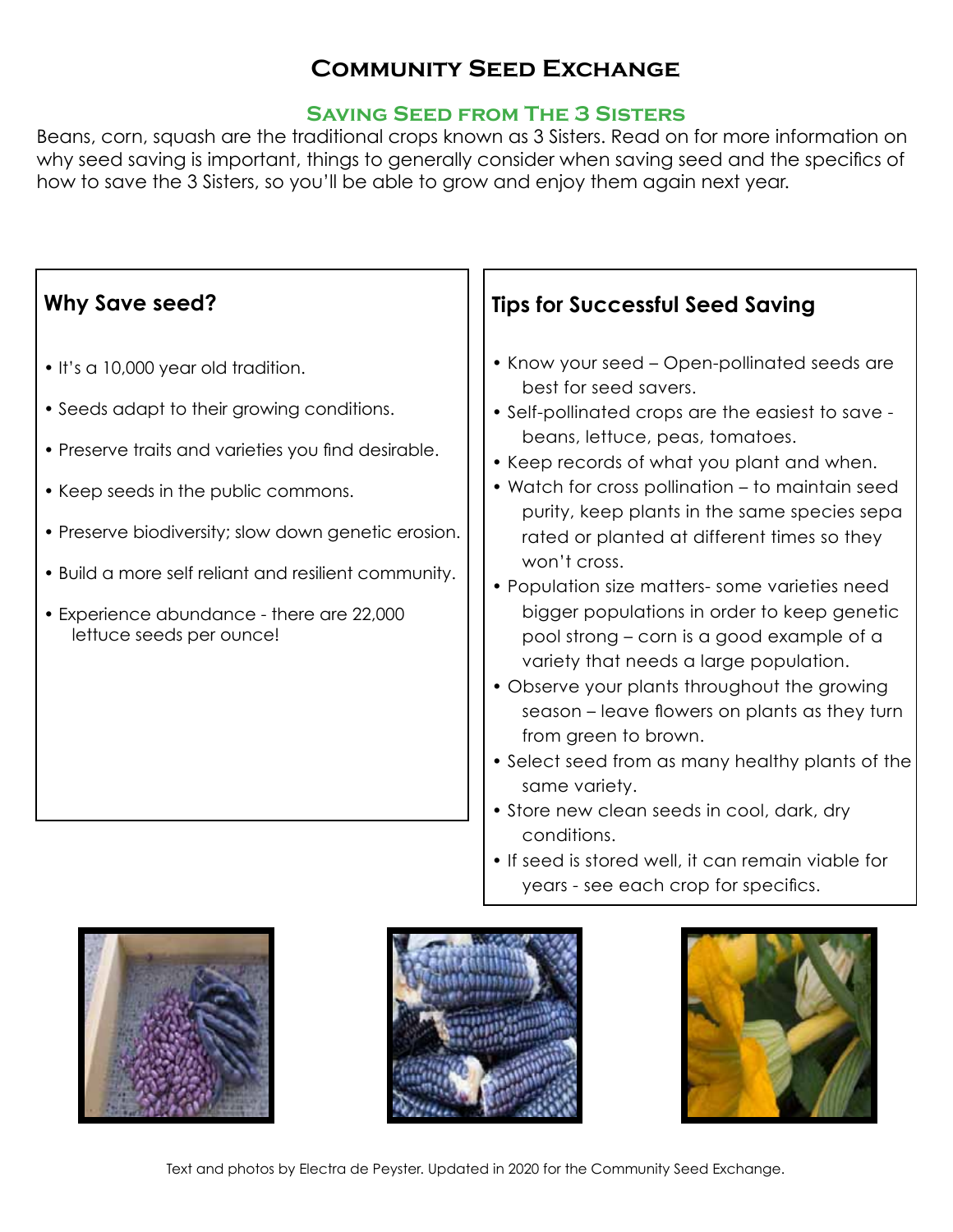### **Saving Bean Seeds**

Recommended population size for home gardens: 1 plant for viable seed; 5-10 plants for variety maintenance

- Let bean pods mature on plant.
- Select brown dry pods from many plants.
- Open pods and remove seed.
- Label with variety name and date.
- Store new seed in paper envelopes or glass jars in cool, dark, dry conditions.
- Stored well, bean seeds remain viable for at least 3-4 years.

Saving 'True Red Cranberry' Beans:



1. Vegetative growth 2. Flowers emerge 3. Pods form







4. Pods mature and dry 5. New seed

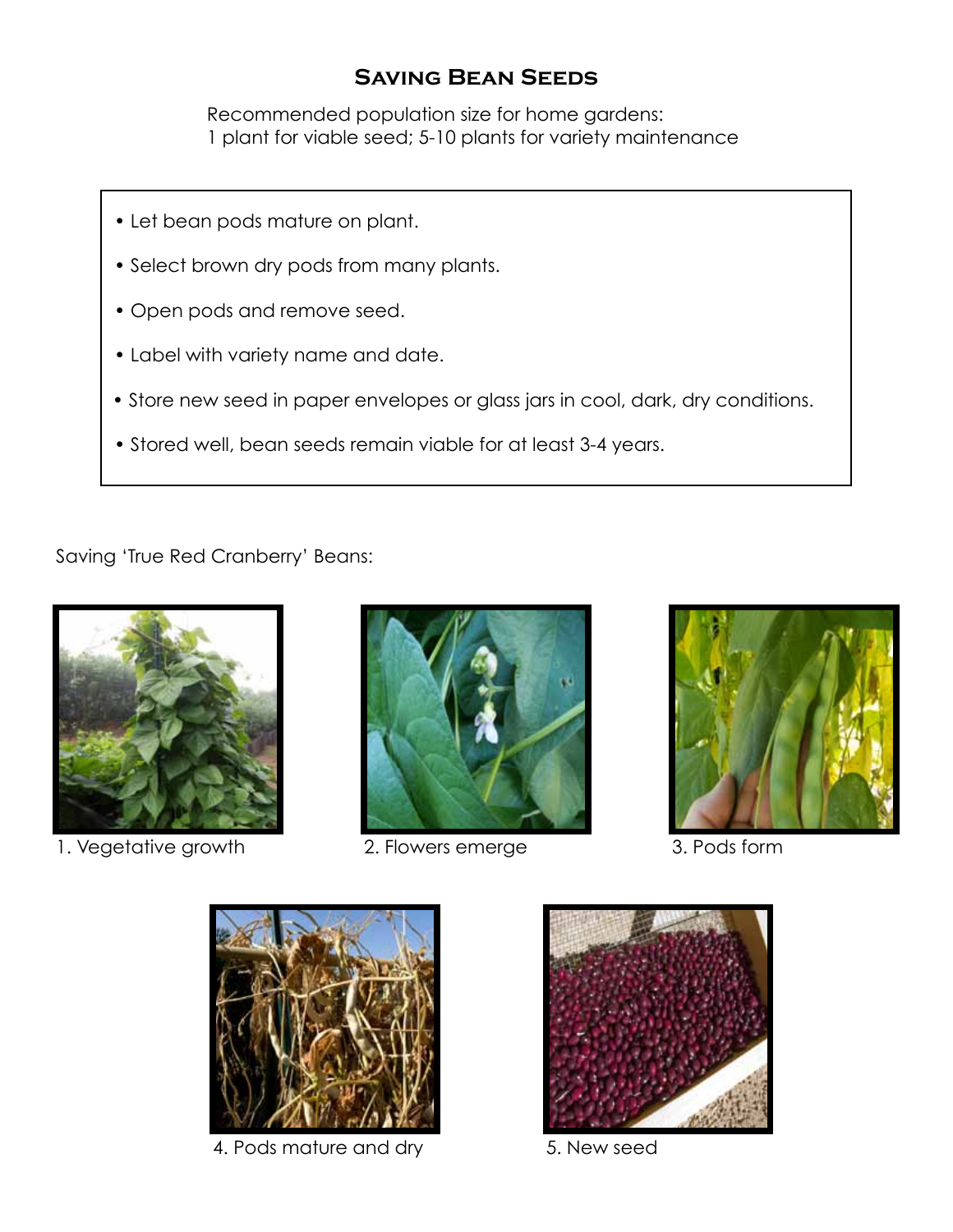## **Saving corn Seeds**

Recommended population size for home gardens: 10 plants for viable seed; 50-120 plants for variety maintenance

- Corn is very susceptible to inbreeding depression, so plant as large a population as possible.
- Corn is wind pollinated, so plant in blocks for best pollination.
- Let corn remain on stalks until stalks and husks have turned completely brown.
- Remove ears from stalks, then remove husks so mildew doesn't develop in drying process.
- Let ears dry for at least 2 months. Protect from rodents.
- Label your seed with variety name and year it was saved.
- Remove kernels from ears.
- Store new seed in paper envelopes or glass jars in cool, dark, dry conditions.
- Stored well, corn seeds remain viable for 5 years.

Saving 'Dakota Black' Popcorn:







1. Vegetative growth 2. Tassels form 3. Ears form, silks emerge



4. Harvested ears 6. New seed